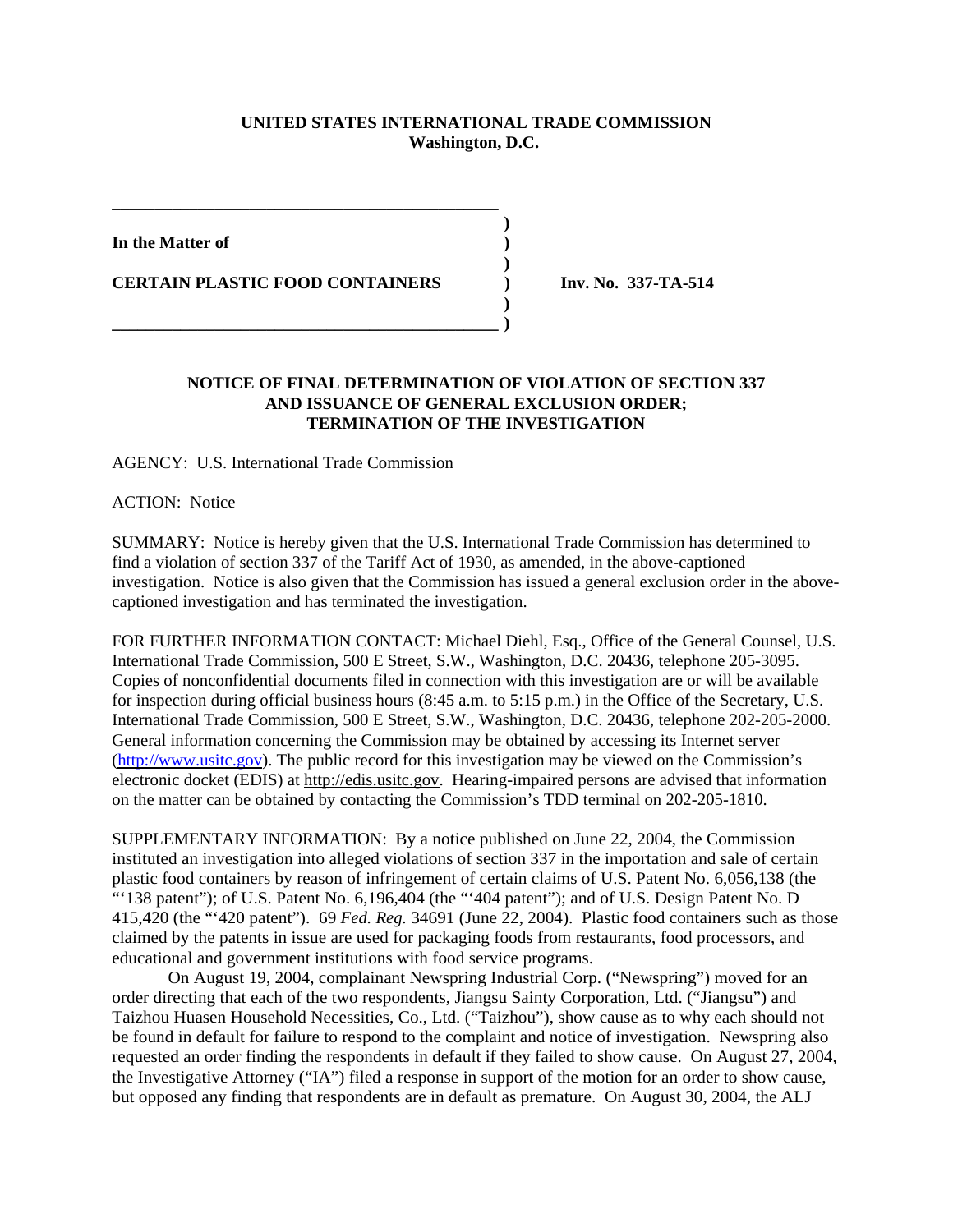issued Order No. 5, directing respondents to show cause no later than September 17, 2004 why they should not be held in default.

On September 9, 2004, before the ALJ ruled on the motions for default, Newspring filed motions for summary determinations that there has been a violation of section 337 and that a domestic industry has been established with respect to each of the asserted patents. Newspring sought a recommendation for the issuance of a general exclusion order.

On September 23, 2004, the IA filed a response supporting the motions with respect to most but not all issues. He supported a summary determination that the domestic industry requirement had been satisfied as to each of the patents in issue. He also supported a summary determination that Jiangsu had violated section 337 with respect to each of the patents at issue. As to Taizhou, the IA supported a summary determination of violation as to the '420 patent, but not as to the '138 and '404 patents.

On October 12, 2004, the ALJ issued an ID (Order No. 7) with respect to Newspring's motion to find respondents in default. Noting that neither respondent responded to the notice to show cause, the ALJ found the respondents in default. The Commission determined not to review the ID.

On February 10, 2005, the ALJ issued the subject ID (Order No. 8), granting Newspring's motions for summary determinations with respect to most but not all issues. Consistent with the position of the IA, the ALJ determined that a domestic industry had been established with respect to each of the asserted patents, and that Jiangsu had violated section 337 with respect to each asserted patent as well. He determined that Taizhou had violated section 337 with respect to the '420 design patent, but found that a genuine issue of fact remained as to whether the accused Taizhou products infringed the '138 and '404 utility patents. Accordingly, he denied complainant's motion as to Taizhou in part. The ALJ also recommended the issuance of a general exclusion order and that the bond permitting temporary importation during the Presidential review period be set at 100 percent of the entered value of the infringing imported product. No party petitioned for review of the ID.

On March 18, 2005, the Commission issued a notice of its decision to review the ID. The notice indicated that the review "is for the limited purpose of examining possible formatting and typographical errors contained on one page of the ID." 70 *Fed. Reg.* 13206, 13206 (March 18, 2005). The notice indicated that the Commission sought comments from the parties to the investigation with respect to the issues under review. It also indicated that the Commission sought comments from the parties to the investigation, interested government agencies, and any other interested parties on the issues of remedy, the public interest, and bonding.

On March 28, 2005, the Commission received comments from Newspring and the IA. No reply submissions were received.

Having examined the relevant portions of the record in this investigation, including the ALJ's Order No. 8, and the written submissions on remedy, the public interest, and bonding, the Commission determined to adopt Order No. 8 as its determination, subject to two formatting and typographical modifications to page 15 of the Order. Further details as to the modifications are provided in Commission's opinion issued in connection with this final determination.

The Commission also determined to issue a general exclusion order prohibiting unlicensed entry for consumption of plastic food containers that infringe the claim of U.S. Design Patent No. D 415,420, claim 1 of U.S. Patent No. 6,056,138, or claim 1 of U.S. Patent No. 6,196,404. In so doing, the Commission determined that the public interest factors enumerated in section 337(g) do not preclude the issuance of the aforementioned remedial order and that the bond during the Presidential review period shall be 100 percent of the entered value of the articles in question. The Commission's order was delivered to the President on the day of its issuance.

This action is taken under the authority of section 337 of the Tariff Act of 1930 (19 U.S.C. § 1337(g)(2)), and sections 210.41 and 210.50 of the Commission's Rules of Practice and Procedure, (19